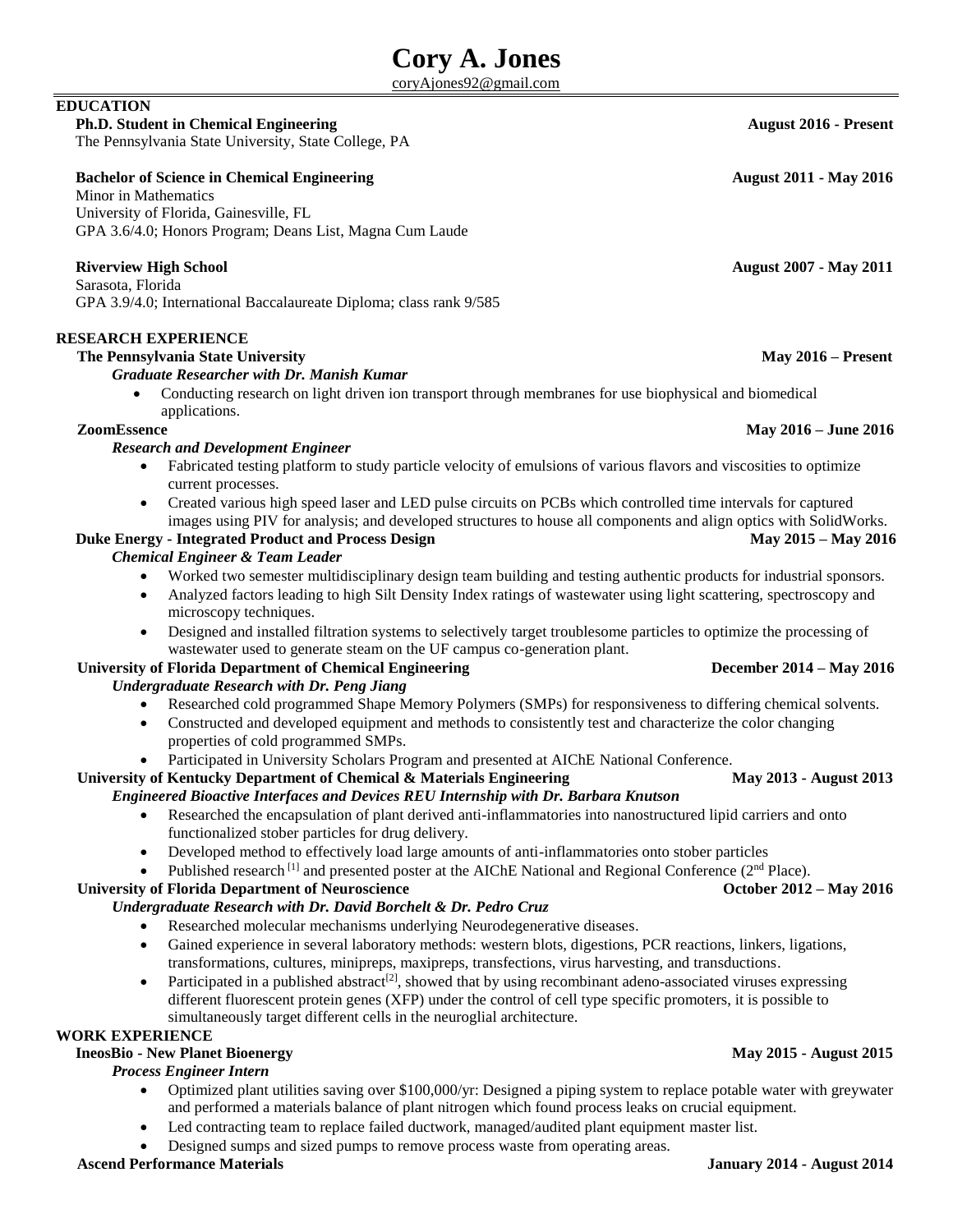### *Process Technology Co-Op*May 2014 – August 2014

- Worked on a team utilizing novel catalyst technology to develop new processes to make bulk chemicals.
- Led research project into the potential for fouling of novel catalyst.
- Modeled new pilot process in Aspen HYSYS and built/implemented in unit with successful application.
- Saved \$3,000,000/yr by managing the installation of density indicators designed to control reactor catalyst in a packed bed reactor.

# *Manufacturing Engineer Co-Op* January 2014 – May 2014

- Developed new sampling procedures for nitric acid and added essential alarms to control boards.
- Investigated and applied new methods to maintain process purge that increased reliability and improved yield.

# **University of Florida Housing Office May 2012 – May 2016**

# *Resident Assistant*

- Led and advised 50 residents focusing on community building and conflict resolution.
- National Residence Hall Honorary (NRHH) recognized as the top 1% of resident-student population.

# **INVOLVEMENT / LEADERSHIP**

# **American Institute of Chemical Engineers (AIChE) September 2011 – May 2016**

### *Vice President* **May 2013 – January 2014**

- Planned and led general body (100+ students) and officer (26 students) meetings.
- Organized a Mentor/Mentee Program with 50 participants with activities and events weekly.
- Designed a car powered through a chemical reaction for competition as a ChemE car team member.

## *Webmaster / Public Relations May 2012 – January 2014*

- Ran, operated, and updated information; developed ways to enhance improve website layout.
- Managed weekly department newsletter and efforts to increase member outreach.

## **Honors Ambassadors January 2012 – May 2016**

- Organized and gave tours to prospective students of the University of Florida Honors Program.
- Led and coordinated conferences and events for students to become acclimated to the university.
- Optimized tour logistics and improved outreach increasing tour participation by 50%

## *President and Head Instructor* **May 2013 – May 2016**

- Coached and organized team members using 10 years of experience as a 4<sup>th</sup> Degree Black Belt.
- Raised \$10,000 for tournament travel and equipment purchases. Represented the University of Florida in Olympic style sparring tournaments.

# **PUBLICATIONS**

### **Publication**

 Schlipf, D.M., et al., *Flavonoid adsorption and stability on titania-functionalized silica nanoparticles.* Colloids and Surfaces A: Physicochemical and Engineering Aspects, 2015. **478**: p. 15-21.[1]

### **Published Abstract**

 Assisting in Simultaneous cell type specific targeting by multiple AAVs in primary neuroglia: implications for neuroglial connectomics and cell type specific disease modification. [2]

# **PRESENTATIONS**

| "Optimization of Waste Water Effluent"                                                                             |                     |  |
|--------------------------------------------------------------------------------------------------------------------|---------------------|--|
| <b>IPPD</b> Final Design presentation<br>$\bullet$                                                                 | March 2016          |  |
| <b>IPPD</b> Prototype Design presentation<br>$\bullet$                                                             | November 2015       |  |
| "Shape Memory Polymers"                                                                                            |                     |  |
| Magna Cum Laude Honors Thesis Defense<br>$\bullet$                                                                 | March 2016          |  |
| AIChE National Conference Salt Lake City, Utah<br>$\bullet$                                                        | November 2015       |  |
| "Methods of Biogen Extraction"                                                                                     |                     |  |
| UF Chemical Engineering Unit Ops II Presentation<br>$\bullet$                                                      | April 2015          |  |
| "Simultaneous cell type specific targeting by multiple AAVs in primary neuroglia                                   |                     |  |
| UF College of Medicine Celebration of Research<br>$\bullet$                                                        | February 2015       |  |
| "rAAV Capsid-Promoter Combinations for Transduction of Primary Neuroglia Cultures"                                 |                     |  |
| UF College of Medicine Celebration of Research<br>$\bullet$                                                        | March 2014          |  |
| "Effect of Functionalization on the Adsorption of Plant-Derived Anti-Inflammatory Compounds onto Silica Particles" |                     |  |
| University of Florida Undergraduate Seminar Series<br>$\bullet$                                                    | October 2013 & 2014 |  |
| AIChE Regional Conference San Juan, Puerto Rico $(2nd$ place award)<br>$\bullet$                                   | March 2014          |  |
| AIChE National Conference San Francisco, California<br>$\bullet$                                                   | November 2013       |  |
| University of Kentucky poster competition<br>$\bullet$                                                             | August 2013         |  |

# *Vice President* March 2014 – May 2015

### **Taekwondo Club August 2011 – May 2016**

- 
- 
-